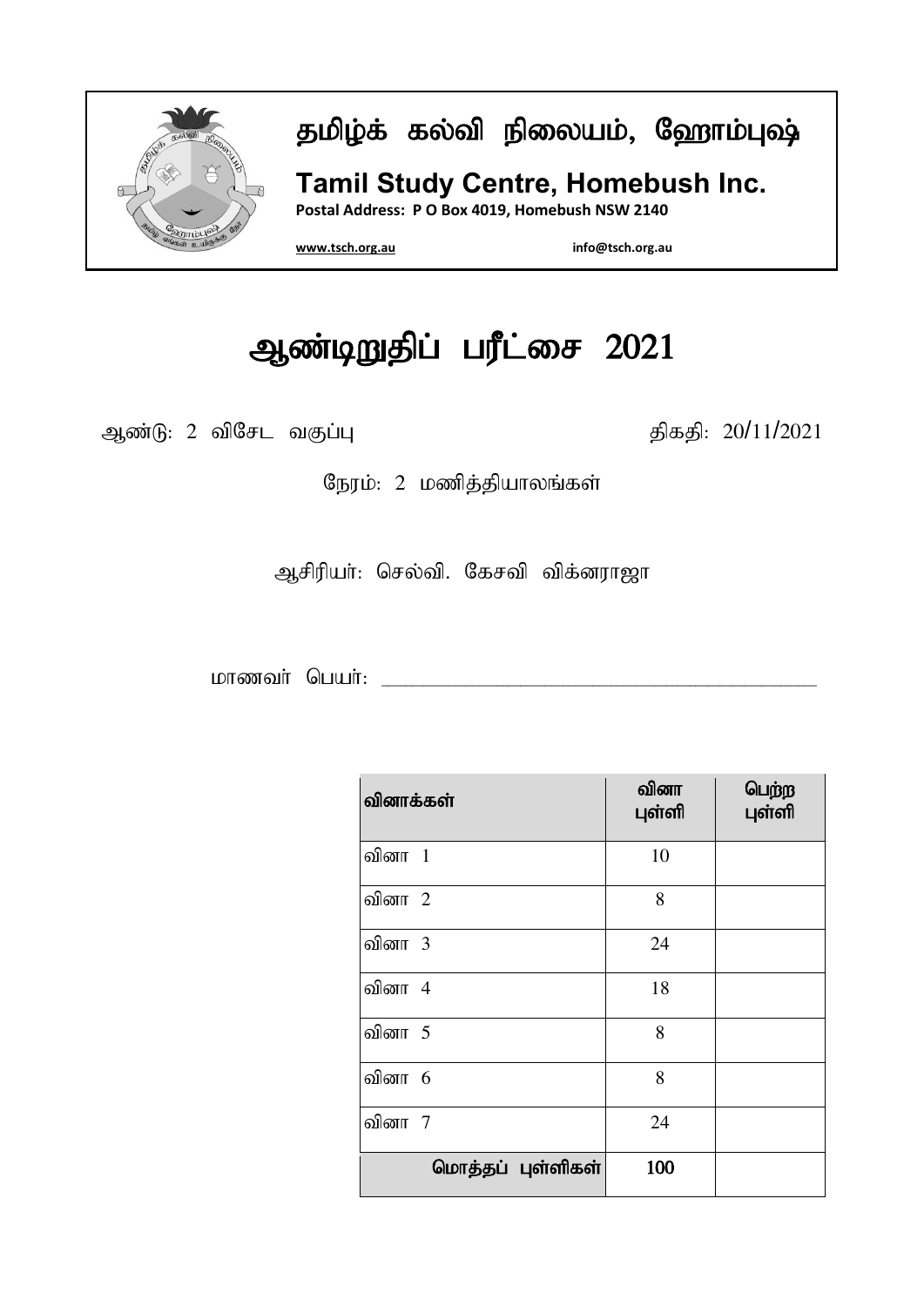- BLANK PAGE -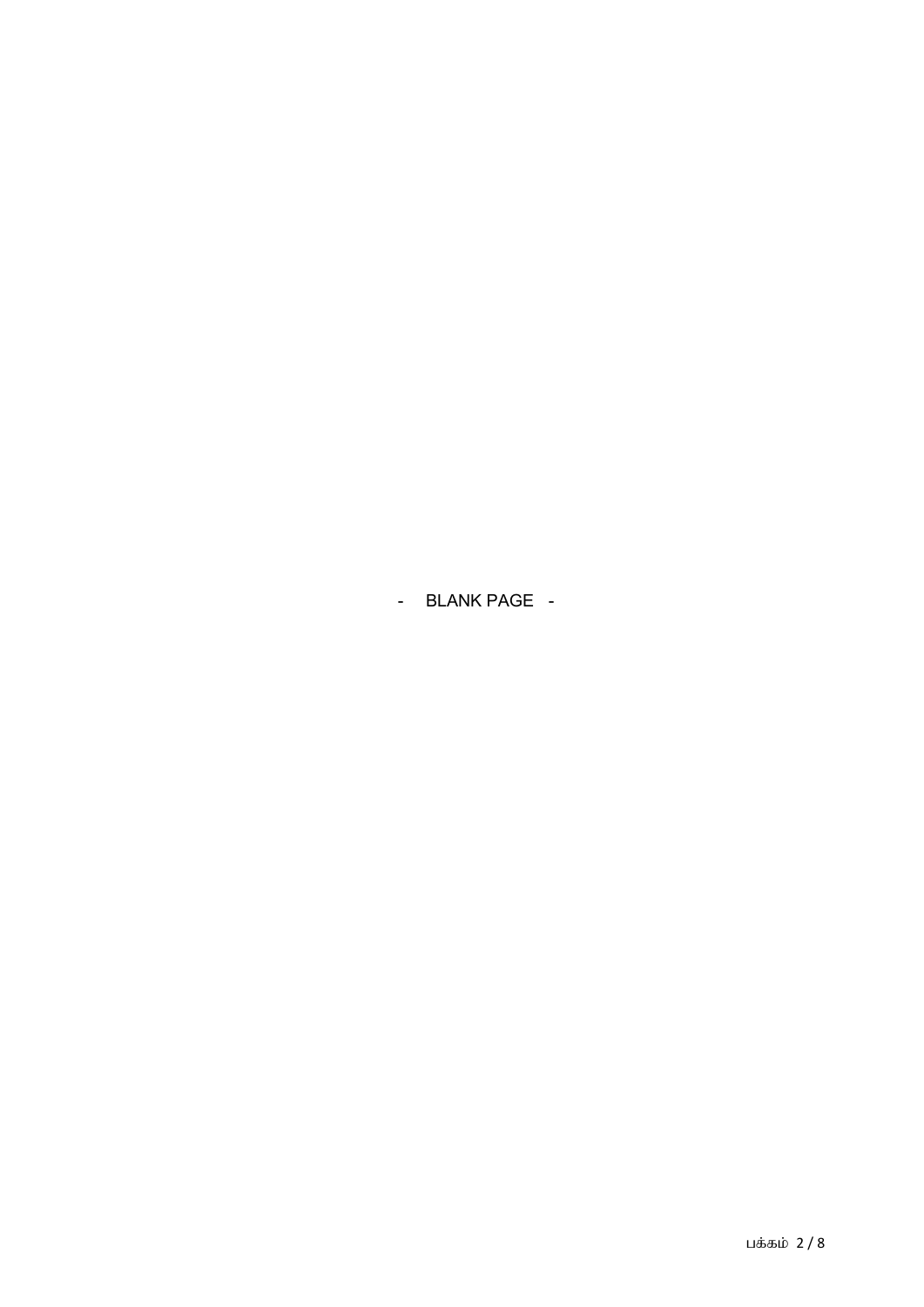## பொருத்தமான சொல் எழுதுக

1. குருவிகள் கூடின.

\_\_\_\_\_\_\_\_\_\_\_\_\_\_\_\_\_\_\_ ghbd.

2. தம்பி ஓடினான்.

\_\_\_\_\_\_\_\_\_\_\_\_\_\_\_\_\_\_\_ ge;ij vLj;jhd;.

3. அண்ணா படித்தார்.

பின்பு \_\_\_\_\_\_\_\_\_\_\_\_\_\_\_\_\_\_\_ விளையாடினாா்.

4. அம்மாவும் அப்பாவும் வெளியே சென்றார்கள்.

\_\_\_\_\_\_\_\_\_\_\_\_\_\_\_\_\_\_\_ MW kzpf;F tPL jpUk;gpdhu;fs ;.

5. வாணி பால் குடித்தாள்.

\_\_\_\_\_\_\_\_\_\_\_\_\_\_\_\_\_\_\_ rPUil mzpe;jhs;.

| வினா இல          | $\overline{2}$ | புள்ளிகள் | 8          | பக்கம்          | 3 |
|------------------|----------------|-----------|------------|-----------------|---|
| சோடி சேர்க்க.    |                |           |            |                 |   |
| 1. நான் தோசை     |                |           |            | சாப்பிட்டார்கள் |   |
| 2. $ b$ ли $ u $ |                |           |            | சாப்பிட்டேன்    |   |
| 3. அவர்கள் பழம்  |                |           |            | சாப்பிட்டான்    |   |
| 4. அவன் பழம்     |                |           |            | சாப்பிட்டோம்    |   |
|                  |                |           |            |                 |   |
| 5. அம்மா தோசை    |                |           | குடித்தாா் |                 |   |
| $6.$ அம்மா பூ    |                |           |            | சாப்பிட்டார்    |   |
| 7. அம்மா பால்    |                |           | சுட்டார்   |                 |   |
| 8. அம்மா அப்பம்  |                |           | பறித்தாா்  |                 |   |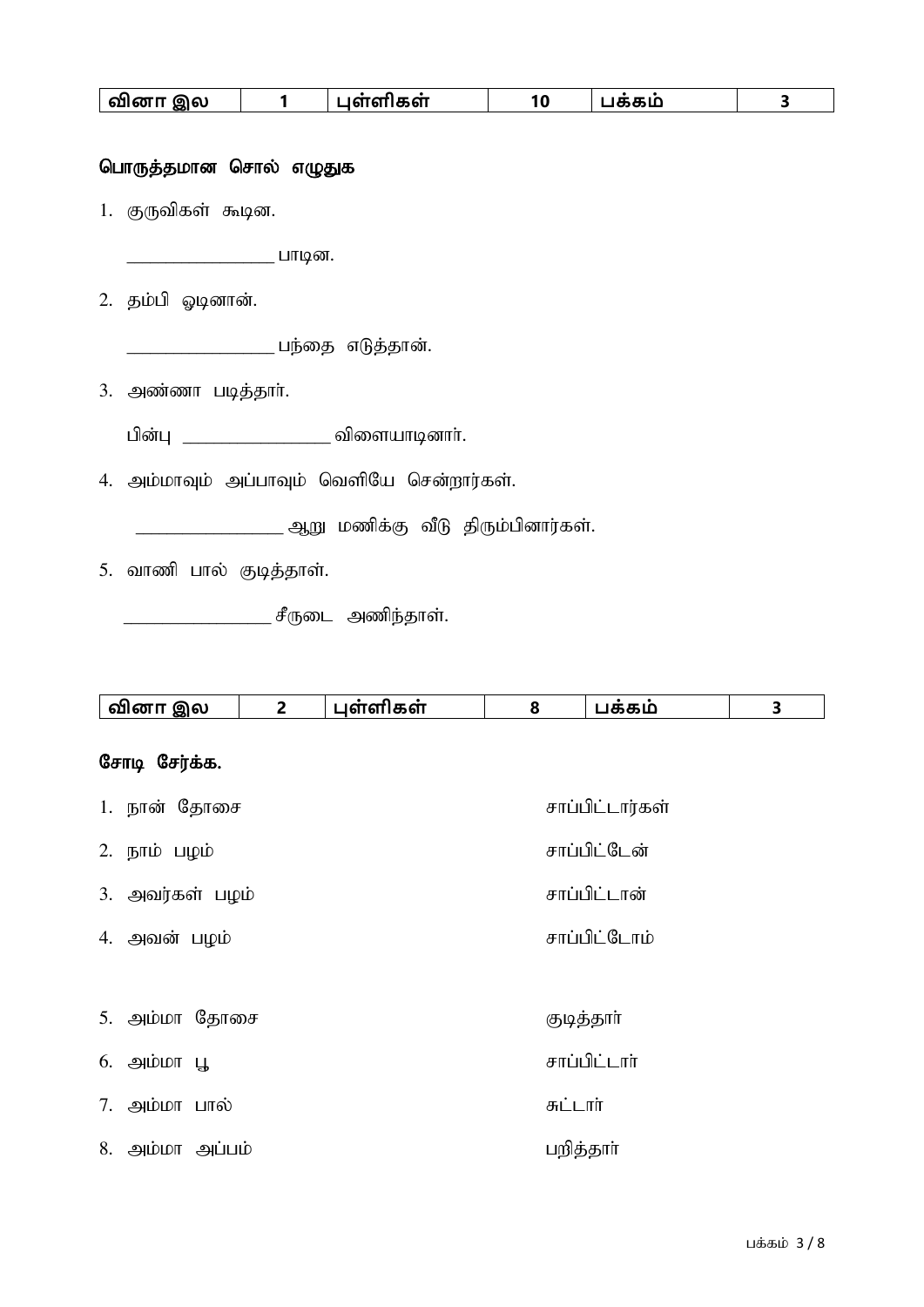|                                     | வினா இல $\qquad \qquad   \qquad 3 \qquad   \;$ புள்ளிகள் | 24        | பக்கம்                         | 4 |
|-------------------------------------|----------------------------------------------------------|-----------|--------------------------------|---|
| பொருத்தமான முறையில் பயன்படுத்துக.   |                                                          |           |                                |   |
|                                     | 1. அம்மா இங்கே __________________________________        |           | $(\theta \text{ all } \theta)$ |   |
|                                     | 2. மாமா அங்கே ___________________________________        |           | $(\overline{\text{min}})$      |   |
|                                     | 3. அண்ணன் படம் _________________________________         |           | ( வரை )                        |   |
|                                     |                                                          |           |                                |   |
|                                     |                                                          |           | $(\Theta \phi)$                |   |
|                                     |                                                          |           |                                |   |
|                                     |                                                          |           |                                |   |
|                                     |                                                          |           |                                |   |
| வினா இல   4  புள்ளிகள்              |                                                          | <b>18</b> | பக்கம்                         | 4 |
|                                     |                                                          |           |                                |   |
| வசனமாக ஒழுங்குபடுத்துக.             |                                                          |           |                                |   |
| 1. படி / குடித்தபின் / பால்         |                                                          |           |                                |   |
| 2. விட்டாரா / குளித்து / அப்பா?     |                                                          |           |                                |   |
|                                     |                                                          |           |                                |   |
| 3. விட்டார் / துலக்கி / அக்கா / பல் |                                                          |           |                                |   |
|                                     | 4. தன் / ஓடினான் / வகுப்புக்கு / அமலன்                   |           |                                |   |
|                                     |                                                          |           |                                |   |
|                                     | 5. பந்தை / நான் / அண்ணா / விட்டேன் / மறந்து              |           |                                |   |
|                                     | 6. வீட்டுப் / பாடம் / விட்டாயா / செய்து / நீ $?$         |           |                                |   |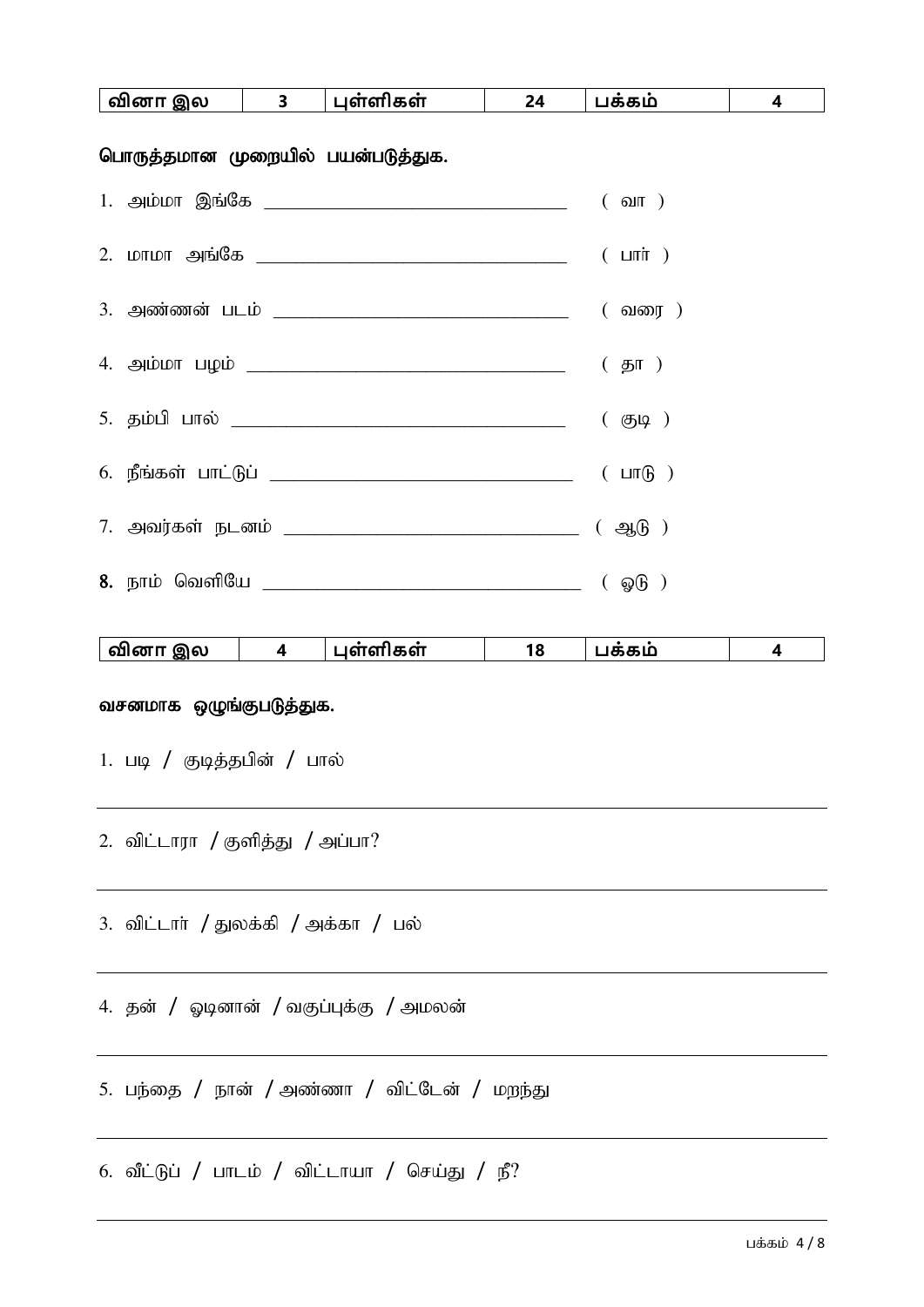| <b>PULP</b><br>- - | --- | ---- |  |
|--------------------|-----|------|--|

இவை என்ன $?$ 



| <i>'n</i> |  | -- |  | _____ |  |
|-----------|--|----|--|-------|--|
|-----------|--|----|--|-------|--|

## சரியான ஒழுங்கில் இலக்கமிட்டு வாசிக்கவும்

"அம்மா, போய் வருகிறேன்" என்றான் அவன். கண்ணன் பையை எடுத்தான் இருவரும் சேர்ந்து சென்றார்கள் வழியிலே அமலன் வந்தான் அதைத் தோளிலே மாட்டினான்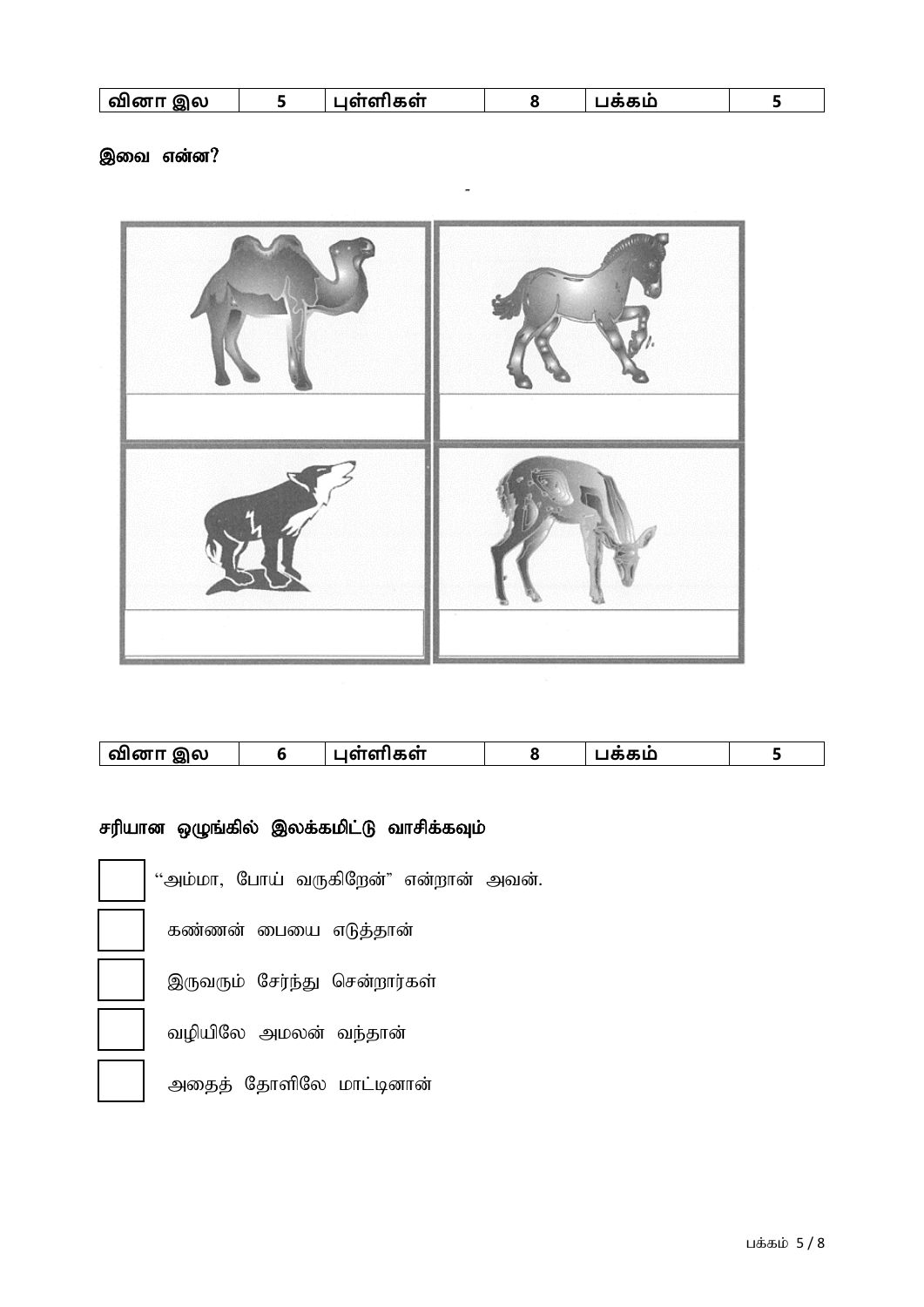- BLANK PAGE -